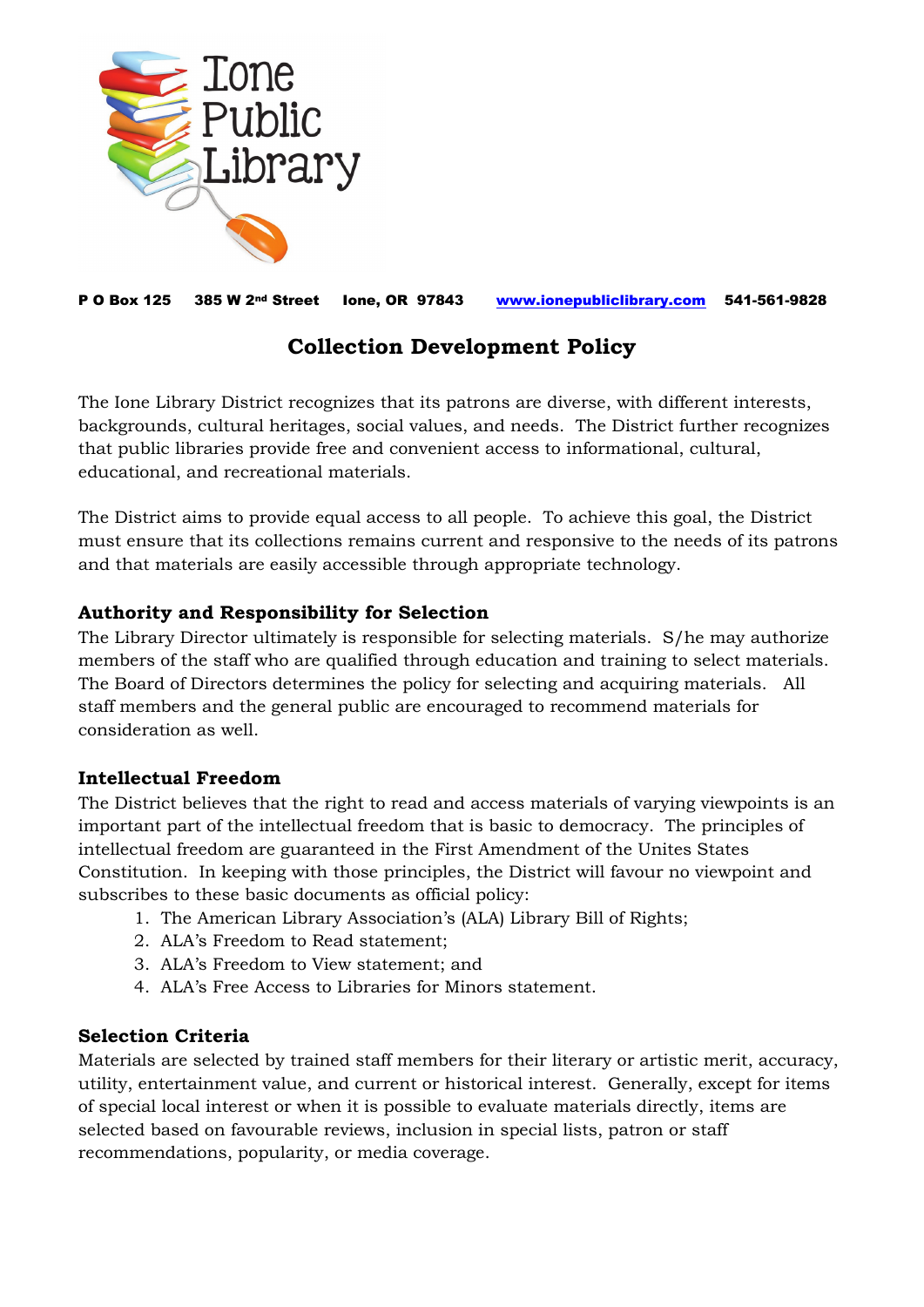The District attempts to maintain a collection that includes material on most subjects and points of view, in keeping with the community's interests. The content of the present collection is constantly reviewed so that gaps in various subject areas and formats may be filled. Each item must be considered with appropriate standards for its type and audience. Some materials may be judged primarily in terms of artistic merit, scholarship, or historical significance; others are selected to satisfy recreational and entertainment needs. With restricted budgets and space, the District emphasizes quality rather than quantity, balancing the value of and demand for materials.

Final decision is based on the value and interest of the item to the public, regardless of the selector's personal tastes. These standards apply equally to purchased and donated materials.

### **Guidelines**

Selectors will follow these basic guidelines while carrying out this policy:

- 1. The District is responsible for ensuring robust collections in all of its locations.
- 2. The District does not attempt to acquire textbooks or other curriculum-related materials unless such materials also serve the general public.
- 3. The District will acquire state and local historical materials. Local materials will be acquired and preserved for their historical value rather than their literary merits. Usual weeding practices do not apply to state and local historical materials.
- 4. Because the District serves a public embracing a wide range of ages, reading skills, and educational backgrounds, it will select materials of varying complexity.
- 5. In selecting materials for the collections, the District will be attentive to the special commercial, industrial, cultural, and civic enterprises of the area.
- 6. Since the District's collections cannot be totally comprehensive, special interest items may have to be borrowed through interlibrary loan.
- 7. The District endeavours to provide the most representative magazines and newspapers in a wide range of subjects.
- 8. Suggestions from the public for the purchase of materials are considered according to the District's general selection policies.

#### **Access**

The use of rare and scholarly items, or items frequently subject to damage or theft, may be controlled to protect the materials for future patrons.

Children are not limited to the juvenile collection, although juvenile collections are kept together to facilitate use. Responsibility for a child's selections rests with the parent/guardian, not with the District. Selection will not be inhibited by the possibility that children may inadvertently use the items. The parent/guardian who would rather his or her child not access certain materials should so advise the child.

#### **Gifts**

The District gratefully accepts gifts of materials but reserves the right to evaluate and dispose of such gifts in accordance with this policy. Donations may be tax-deductible, and the District may issue a receipt for donated items but will not appraise the gifts. Donations that are not added to the collection may be given to the Topic Club for their sales.